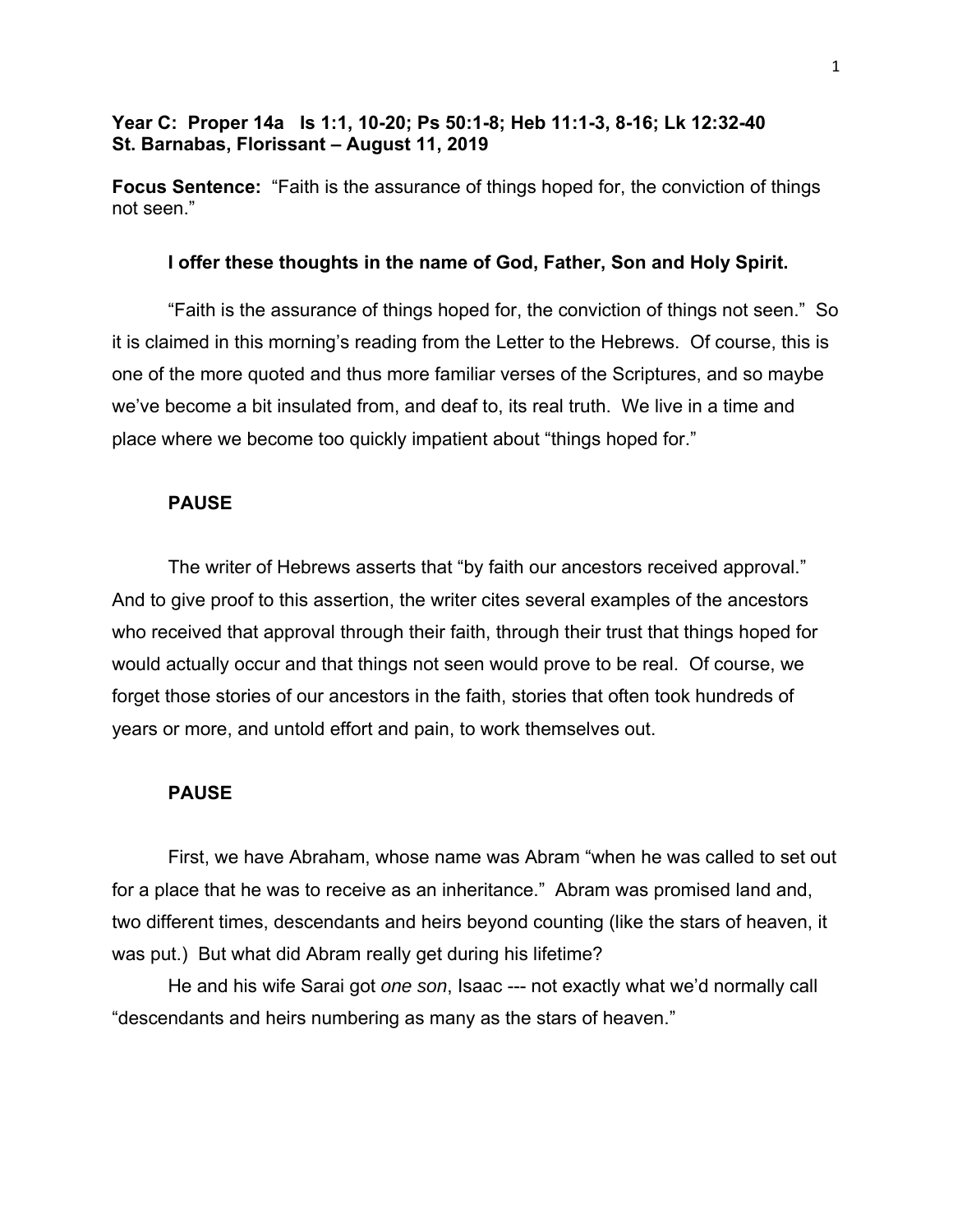And as for the land he was promised, Abram got exactly one piece of property in his lifetime. Know what it was? It was a cemetery plot Abram purchased from Ephron the Hittite; you can read the details in the  $23<sup>rd</sup>$  chapter of Genesis.

So, "by faith," as Hebrews puts it, during his lifetime Abram got a baby boy and a cemetery plot. That's all. But, "by faith," Abram could take the longer view, trusting in God, and then imagine that these tiny beginnings would develop into something much, much bigger in God's time. And, of course, we know they did.

Abram, Abraham, was among those ancestors who died in faith without having received the *fullness* of the promises. But from a distance, he saw and greeted those promises, as Hebrews puts it.

#### **PAUSE**

Moses, who is cited later on in this chapter of Hebrews, was the one who "by faith" led the people out of bondage in Egypt, through the Red Sea, and on into the Promised Land, the land in fact which had so very long ago been promised to Abram.

Moses' sister Miriam and his brother Aaron, who both gave Moses spiritual nourishment and kept him going, died long before they got to the Promised Land. They never made it, although they were full of faith themselves.

And, of course, Moses himself never made it either. He only got to stand on Mt. Nebo and LOOK into the Promised Land; and on Mt. Nebo he died. All those years in the desert, with those complaining and rebellious people, and he never made it!

Of course, Moses "by faith" knew that he had a part in this great movement that God had unleashed. And sometimes, it's good enough just to KNOW that such a great movement we've had a part in will eventually come to fruition.

The Rev. Dr. Martin Luther King also comes to mind. If you recall, Dr. King too spoke of having been "by faith" "to the mountaintop," of having envisioned the Promise someday fulfilled, although he would die before that fulfillment would come to complete passage. You and I, of course, are still looking for the completion of that promise.

# **PAUSE**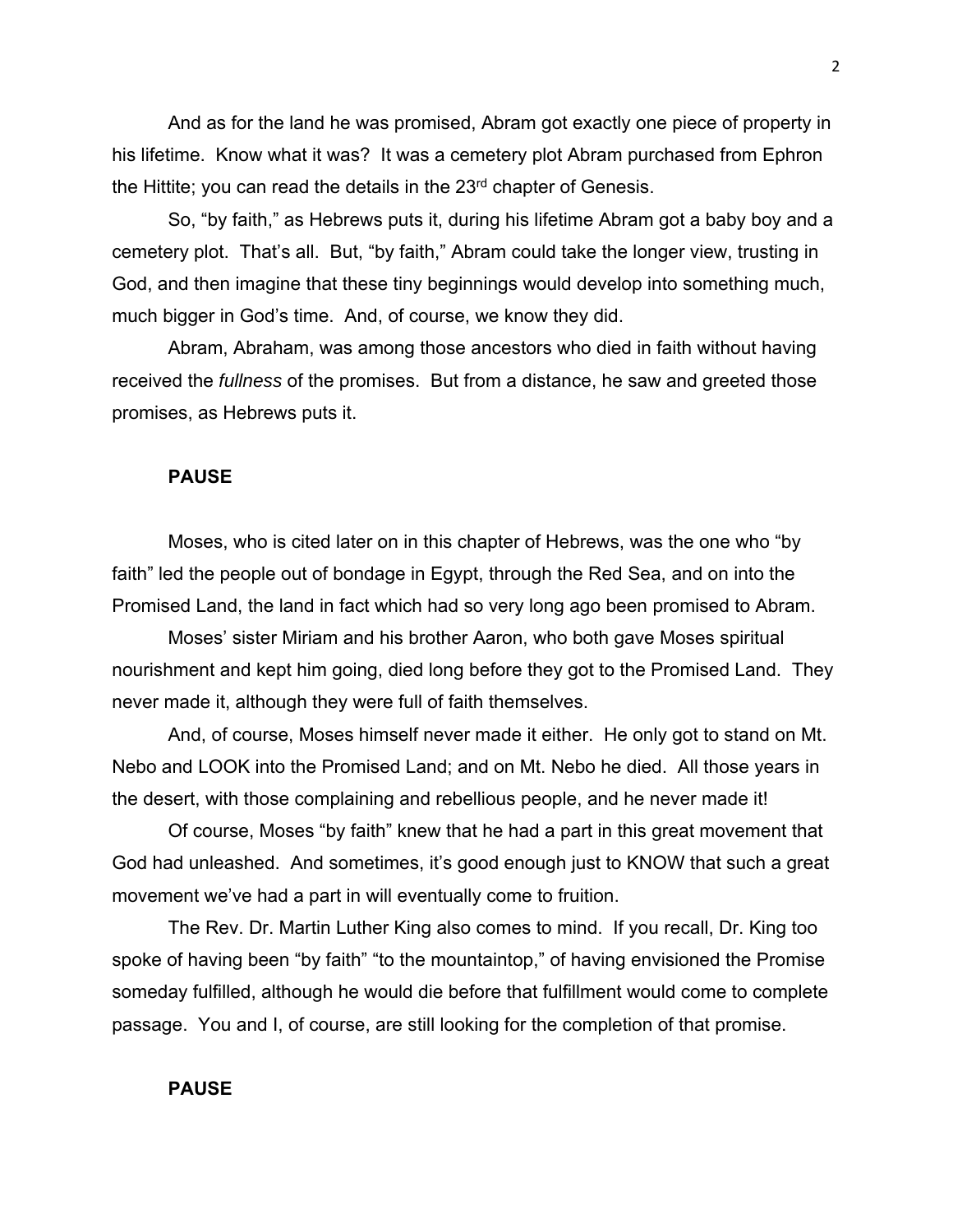Hebrews goes on to list a whole catalog of other ancestors in the faith --- Gideon, Samson, Jephthah, David and Samuel and the prophets --- our ancestors "who by faith conquered kingdoms, administered justice, obtained promises, shut the mouths of lions, quenched raging fire, escaped the edge of the sword, won strength out of weakness, became mighty in war, and put foreign armies to flight."

And yet, all these, even though they were notable for their faith, never got to receive the fullness of what was promised.

#### **PAUSE**

Today, our congregation of St. Barnabas is "by faith" standing on a mountaintop, straining to peer into the future. Like Abram, we're setting out on a journey not knowing where we'll end up. Like Abram and Sarai, like Moses and all those other ancestors in the faith, we're being called by God to move into an unknown future where we're promised that we'll share in God's mission to this part of God's world. Will any of us live to see the fullness of that promise? I don't know, but we've got to remember that God's plan is enormous; God is working to save *an entire universe*. Our particular vision, right here and right now, can unfortunately become too narrow, and then we begin questioning whether *I specifically* am succeeding at any given moment.

But our gift of faith is what sets us free from those narrow visions and the accompanying self-obsession. Faith sets us free from worrying about what might look like failure and futility today. Remember Abram had *one child* of promise and a *cemetery plot*; he looked for all the world like a failure. But faith gave him the power to take a longer view.

And faith takes us into this enormous, eons-long, work of God, that great story of promise that is continuing, even in our own lifetimes, and no doubt long beyond them.

## **PAUSE**